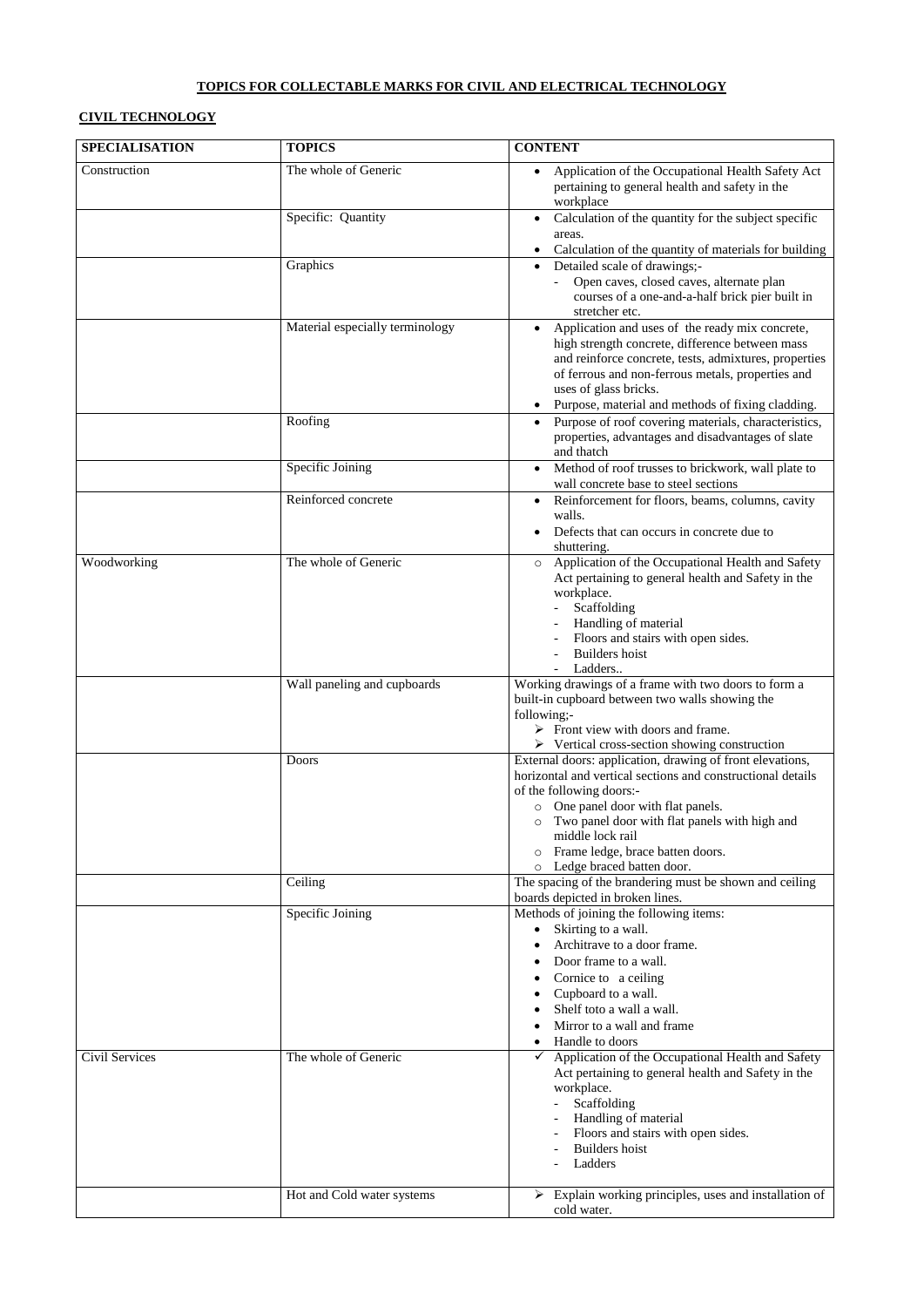|                          | Explain with appropriate sketches the working<br>principles, installation, regulations, advantages and<br>disadvantages of heating units for hot water supply.                                                                                                                          |
|--------------------------|-----------------------------------------------------------------------------------------------------------------------------------------------------------------------------------------------------------------------------------------------------------------------------------------|
| Specific Joining         | Joining of pipes:-Explain and apply the various methods of<br>cutting, joining and securing pipe connections for joining<br>$of:-$<br>Copper pipes<br>$\circ$<br>Galvanized pipes<br>PVC pipes (Waste and soil pipes)<br>$\circ$                                                        |
|                          | Soft solder – Explanation and application of the process<br>and use of apparatus<br>Sheet Metal:- Drawing and application of stages of<br>obtaining                                                                                                                                     |
| <b>Specific Quantity</b> | Calculate from given drawings the quantities of<br>bricks for a simple structure.<br>Volume of concrete for e.g. manhole, quantities<br>of hot and cold water supply, fittings.<br>Waste water and soiled water drainage pipes for<br>a small building<br>Volume of cylinders and cubes |
| Specific Roof work       | Drawing development of corners, outlets and stop<br>ends for rectangular gutters<br>The methods of disposing large quantities of water<br>from a dwelling to the municipal starm water<br>system.                                                                                       |

## **ELECTRICAL TECHNOLOGY**

| <b>SPECIALISATION</b> | <b>TOPICS</b>                        | <b>CONTENT</b>                                                                                                                                                                                                                                                                                                                                                                                                                        |
|-----------------------|--------------------------------------|---------------------------------------------------------------------------------------------------------------------------------------------------------------------------------------------------------------------------------------------------------------------------------------------------------------------------------------------------------------------------------------------------------------------------------------|
| <b>Power Systems</b>  | Occupational Health safety (10marks) | The consequences of the Occupational Health and<br>$\circ$<br>Safety.<br>Compliances of safety acts in the workplace.<br>$\circ$<br>Consistency of practicing work ethics and safety<br>rules.<br>Treat each work according to its safety rules and<br>$\circ$<br>regulations.<br>Correct choose of tool for particular workl.                                                                                                        |
|                       | Resistor, Inductor and Capacitor     | The effect of Alternating quantity on the following                                                                                                                                                                                                                                                                                                                                                                                   |
|                       |                                      | circuits:-                                                                                                                                                                                                                                                                                                                                                                                                                            |
|                       |                                      | Series RLC Connection.                                                                                                                                                                                                                                                                                                                                                                                                                |
|                       |                                      | <b>Parallel RLC Connection</b><br>$\bullet$                                                                                                                                                                                                                                                                                                                                                                                           |
|                       | Three Phase AC Generation and        | Power in three phase systems<br>$\circ$                                                                                                                                                                                                                                                                                                                                                                                               |
|                       | Transformers                         | Measurement and calculations                                                                                                                                                                                                                                                                                                                                                                                                          |
|                       |                                      | The principles of operation.<br>$\circ$<br>Calculation and applications                                                                                                                                                                                                                                                                                                                                                               |
|                       | Three Phase Motors and Starters      | $\circ$<br>Principle of operation.<br>≻                                                                                                                                                                                                                                                                                                                                                                                               |
|                       |                                      | Testing and commissioning and starters                                                                                                                                                                                                                                                                                                                                                                                                |
|                       | Programmable Logic Controllers (PLC) | Motor Control using the PLC and Variable<br>$\checkmark$                                                                                                                                                                                                                                                                                                                                                                              |
| Electronics           | Occupational Health safety (10marks) | The consequences of the Occupational Health and<br>$\circ$<br>Safety.<br>Compliances of safety acts in the workplace.<br>Consistency of practicing work ethics and safety<br>rules.<br>Treat each work according to its safety rules and<br>$\circ$<br>regulations.<br>Correct choose of tool for particular workl.                                                                                                                   |
|                       | Resistor, Inductor and Capacitor     | The effect of Alternating quantity on the following                                                                                                                                                                                                                                                                                                                                                                                   |
|                       |                                      | circuits:-                                                                                                                                                                                                                                                                                                                                                                                                                            |
|                       |                                      | Series RLC Connection.<br>$\bullet$                                                                                                                                                                                                                                                                                                                                                                                                   |
|                       | Semiconductors Devices (50marks)     | <b>Parallel RLC Connection</b><br>$\bullet$<br>Introduction to the Field effect Transistor<br>(FET), Unijunction Transistor (UJT) and Darlington<br>pair transistor<br>The operation of 741 Op-amp.<br>The connection of 741 Op-amp.<br>$\bullet$<br>The operation of 555 Timer<br>The connection of 555 Timer in the circuit.<br>Electronic switching Circuits using 741 Op-Amps<br>and 555 Timer.<br><b>Calculations on Op-Amps</b> |